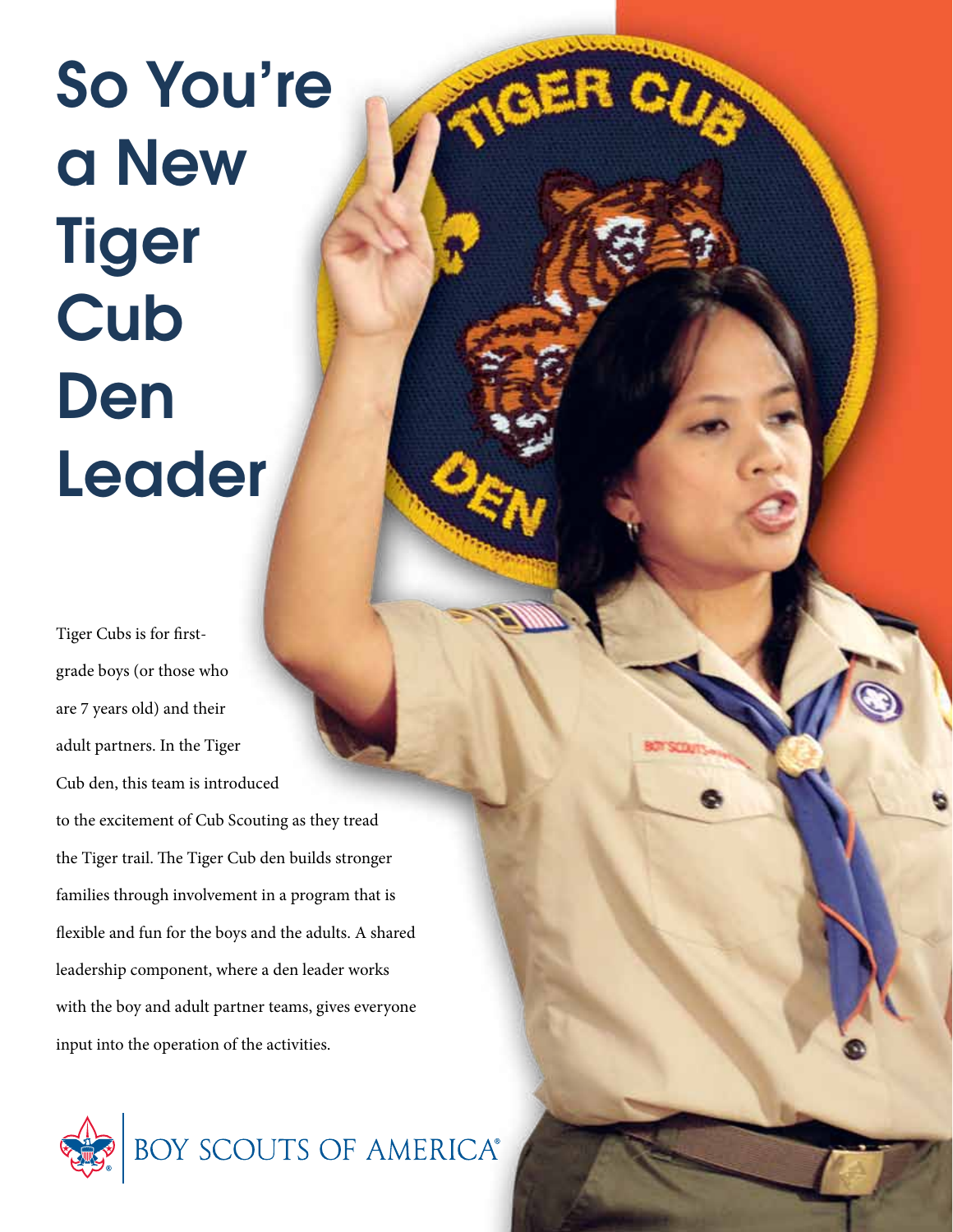#### Tiger Cub Den Leadership

The success of a Tiger Cub den depends on active, enthusiastic families working alongside a knowledgeable, well-trained den leader. The Tiger Cub den leader plans and carries out a year-round program of activities for the Tiger Cub den and gives the program continuity. Using the concept of shared leadership, the Tiger Cub den leader works with a different boy–adult partner team each month to plan two den meetings, a Go See It outing, and the den's part in the pack meeting. (Some teams may serve more than one month, depending on den size.)

Shared leadership is a key element of the Tiger Cub program because direct adult involvement is important for boys at this age. Through this sharing of leadership, each boy and adult partner team is given an opportunity to lead. Shared leadership also brings a wealth of knowledge and variety to the program as each host team has something different to bring to the program. As a Tiger Cub den leader, you will provide experience and continuity throughout the program year.

## Leadership Training

Your pack leadership (pack trainer) should offer you an opportunity to complete training online under Cub Scouts/Adult Leaders/Training at www.myscouting.org. This training will immediately orient you to the Tiger Cub program before your first meeting with your Tiger Cub den. A member of your pack leadership team will contact you within two or three days after you take the training to review the information with you and answer questions. Youth Protection training for all Scouting volunteers is also available through www.myscouting.org. Effective June 1, 2010, Youth Protection training is required for all BSA registered volunteeers, *regardless of their position(s).*

As soon as possible, you should plan to complete online training. Your pack leadership can provide you with dates and times of sessions in your district if class training is available. There are two components to this training—Tiger Cub den leader specific training, a specialized session to help you successfully plan an exciting Tiger Cub den program, and This Is Scouting, which is required for leaders in all program areas.

# Tiger Cub Uniform

The uniform is an important part of the Tiger Cub program. It identifies the boys and adults with the program and gives them a sense of belonging to the den, to the pack, and to the Boy Scouts of America. Most boys love wearing their Tiger Cub uniform. They should wear it to all den meetings, pack meetings, and special pack activities.

The Tiger Cub uniform is the navy blue Cub Scout uniform shirt, with the orange Tiger Cub neckerchief and slide. The official Tiger Cub cap and blue web belt with a Tiger Cub buckle are optional. Adult partners wear the orange activity T-shirt. The Tiger Cub den leader should wear the official Cub Scout leader uniform. The Tiger Cub cap and Tiger Cub den leader neckerchief are optional.

# When Do Tiger Cub Dens Meet?

To experience the fun, excitement, and other benefits of Scouting, Tiger Cubs and their adult partners attend four meetings each month. Twice a month they will meet at the host family home or place of choice for a den meeting. Once a month they will take a field trip or outing, which is called a "Go See It." Once a month they will attend the Cub Scout pack meeting.

Tiger Cub den meetings are held at a time that is convenient for the adult partners and appropriate for Tiger Cub–age boys. Each meeting should last no longer than one hour.



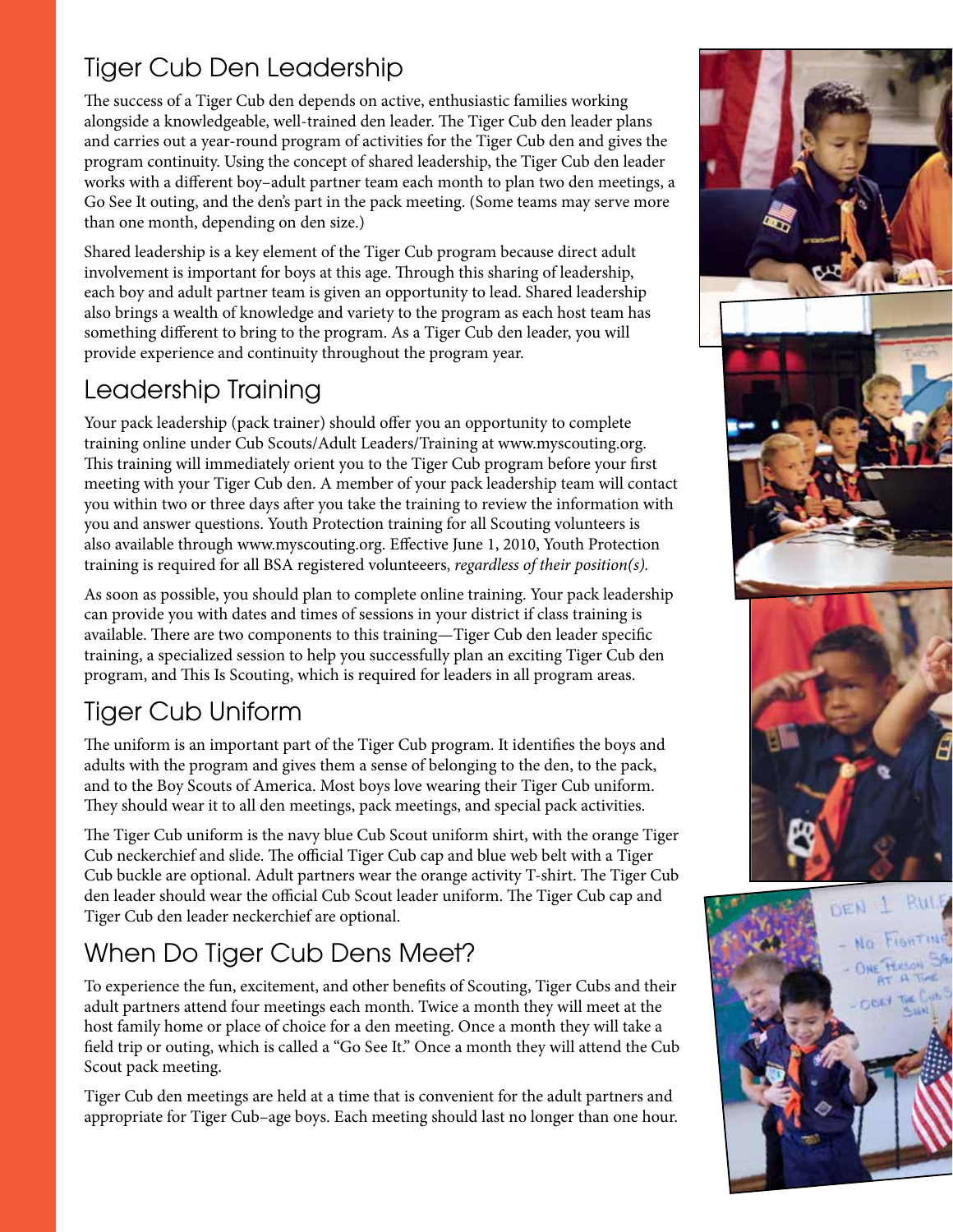





# Where Do Tiger Cub Dens Meet?

The den meeting place will vary depending on the resources of that month's host adult partner. If there is sufficient space in the home of the host team, this would be the ideal meeting place. Meetings could also be held in a backyard, park, or apartment activity room. Some dens meet at the chartered organization's meeting space or in a local school.

# Seven Steps for a GRrrrEAT Tiger Cub Den Meeting

Tiger Cub den meetings are opportunities for Tiger Cubs and their adult partners to go somewhere or do something new. Den meetings are structured around the Cub Scout motto "Do Your Best." The Tiger Cub den meeting plan in the *Den & Pack Meeting Resource Guide* uses the following pattern, which divides the meeting into seven parts. Activities are planned around the Cub Scout monthly core value.

- **1. Before the Meeting.** The den leader and the host adult partner take time to make preparations, to gather supplies, set out the U.S. flag and den flag, and to take care of any last-minute items before the boys and adult partners arrive.
- **2. Gathering.** Before the meeting begins, have a game, puzzle, or other activity to keep the Tiger Cubs busy until everyone has arrived.
- **3. Opening.** At the first few meetings, you might want to recite the Cub Scout motto or Cub Scout Promise in unison. Later in the year, vary the opening by using the Pledge of Allegiance, by singing a song, or by conducting your own ceremony.
- **4. Business Items.** Let each boy tell about some of the activities he and his family have done together. Then talk about what a den is and how it fits in with a pack. Mention what the den will be doing during the year, about participation, and a den code of conduct that the boys can help develop, as well as a den name, yell, and other identity elements.
- **5. Activities.** Do something together. You will find many theme-related suggestions in *Den & Pack Meeting Resource Guide*. This den activity should occupy the greatest part of your meeting time. Make it active and fun for both the Tiger Cubs and their adult partners. They joined Tiger Cubs as a team; they should participate as a team.

Plan for the monthly Go See It outing. The boys love getting out seeing new things. This activity could fulfill one of the achievement requirements or one of the elective requirements, and/or it could relate to the monthly core value. Make sure everyone knows the time, date, and place of the next meeting.

- **6. Closing.** This time is usually more serious and quiet. Some den leaders like to present a thought for the day, have the boys say the Cub Scout motto or the Cub Scout Promise together, and/or give everyone last-minute reminders about coming events. Leaders can also use this time to reinforce the core values of Cub Scouting.
- **7. After the Meeting.** The den leader and host adult partner review the events of this meeting and finalize plans for the next meeting and the coming pack meeting.

# Tiger Cub Advancement Plan

Tiger Cubs are presented the Tiger Cub immediate recognition emblem when they learn the first three requirements for the Bobcat badge: the Cub Scout motto, Cub Scout salute, and Cub Scout sign. When a Tiger Cub has accomplished these tasks, he should be awarded his Tiger Cub immediate recognition emblem at the next pack meeting. The emblem is worn buttoned to the right pocket of the uniform shirt.

Tiger Cubs then complete the remaining requirements for the Bobcat badge, which will be presented at the next pack meeting.